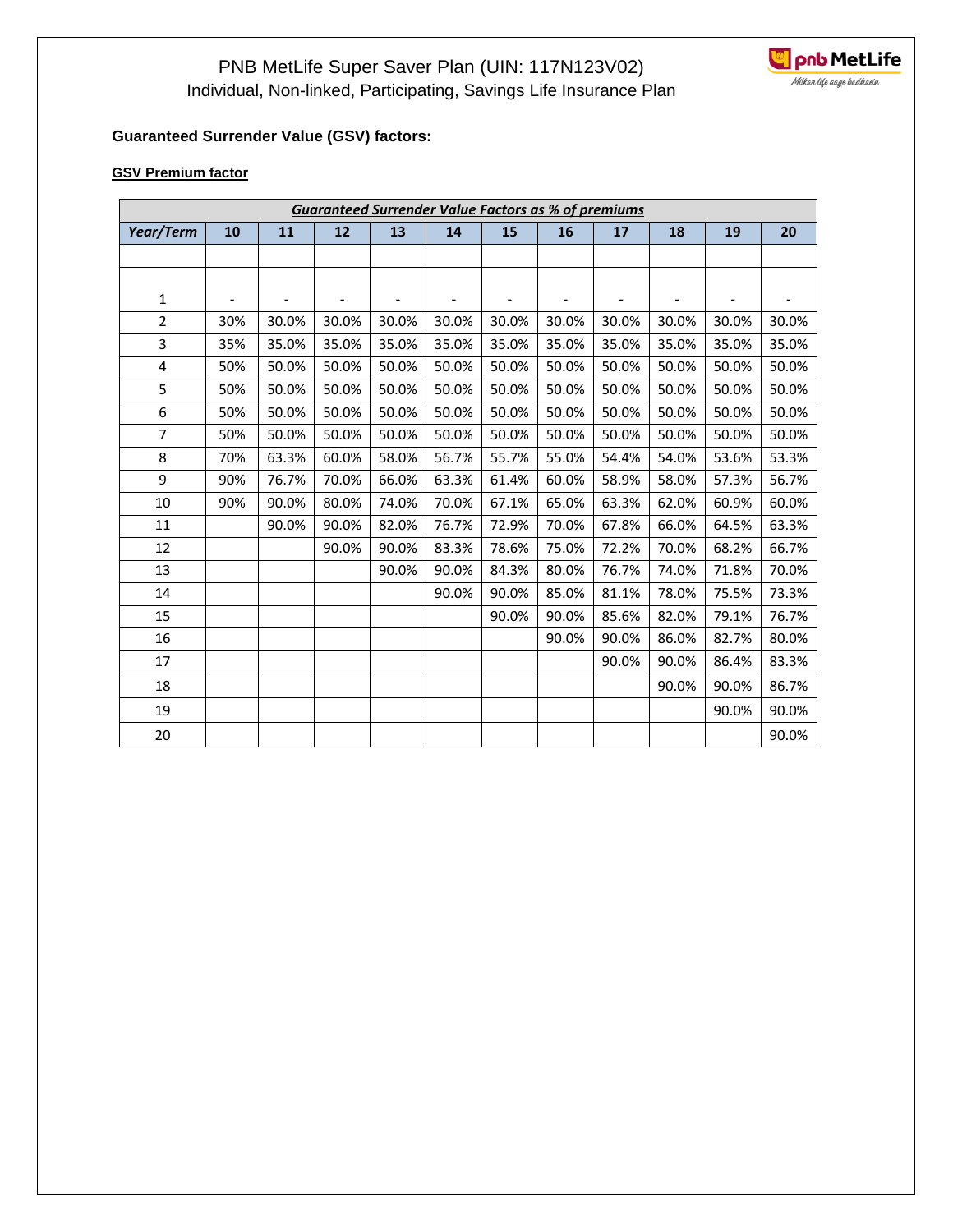

**GSV Simple Reversionary Bonus Factor**

| <b>GSV Factors for Reversionary Bonuses</b> |        |       |       |       |       |       |       |       |       |       |       |  |
|---------------------------------------------|--------|-------|-------|-------|-------|-------|-------|-------|-------|-------|-------|--|
| <b>Policy Term</b>                          | 10     | 11    | 12    | 13    | 14    | 15    | 16    | 17    | 18    | 19    | 20    |  |
| <b>Policy Term</b>                          | 120    | 132   | 144   | 156   | 168   | 180   | 192   | 204   | 216   | 228   | 240   |  |
| (in months) $\rightarrow$                   |        |       |       |       |       |       |       |       |       |       |       |  |
| <b>Policy Month</b>                         |        |       |       |       |       |       |       |       |       |       |       |  |
| ↓                                           |        |       |       |       |       |       |       |       |       |       |       |  |
| 1                                           | 7.50%  | 6.52% | 5.67% | 4.93% | 4.29% | 3.73% | 3.24% | 2.82% | 2.45% | 2.13% | 1.85% |  |
| $\overline{2}$                              | 7.59%  | 6.60% | 5.74% | 4.99% | 4.34% | 3.77% | 3.28% | 2.85% | 2.48% | 2.16% | 1.88% |  |
| 3                                           | 7.68%  | 6.68% | 5.81% | 5.05% | 4.39% | 3.82% | 3.32% | 2.89% | 2.51% | 2.18% | 1.90% |  |
| 4                                           | 7.77%  | 6.76% | 5.87% | 5.11% | 4.44% | 3.86% | 3.36% | 2.92% | 2.54% | 2.21% | 1.92% |  |
| 5                                           | 7.86%  | 6.84% | 5.94% | 5.17% | 4.49% | 3.91% | 3.40% | 2.95% | 2.57% | 2.23% | 1.94% |  |
| 6                                           | 7.95%  | 6.92% | 6.01% | 5.23% | 4.55% | 3.95% | 3.44% | 2.99% | 2.60% | 2.26% | 1.97% |  |
| 7                                           | 8.05%  | 7.00% | 6.08% | 5.29% | 4.60% | 4.00% | 3.48% | 3.02% | 2.63% | 2.29% | 1.99% |  |
| 8                                           | 8.14%  | 7.08% | 6.15% | 5.35% | 4.65% | 4.05% | 3.52% | 3.06% | 2.66% | 2.31% | 2.01% |  |
| 9                                           | 8.24%  | 7.16% | 6.23% | 5.41% | 4.71% | 4.09% | 3.56% | 3.10% | 2.69% | 2.34% | 2.04% |  |
| $10\,$                                      | 8.33%  | 7.24% | 6.30% | 5.48% | 4.76% | 4.14% | 3.60% | 3.13% | 2.72% | 2.37% | 2.06% |  |
| $11\,$                                      | 8.43%  | 7.33% | 6.37% | 5.54% | 4.82% | 4.19% | 3.64% | 3.17% | 2.76% | 2.40% | 2.08% |  |
| 12                                          | 8.53%  | 7.42% | 6.45% | 5.61% | 4.88% | 4.24% | 3.69% | 3.21% | 2.79% | 2.42% | 2.11% |  |
| 13                                          | 8.63%  | 7.50% | 6.52% | 5.67% | 4.93% | 4.29% | 3.73% | 3.24% | 2.82% | 2.45% | 2.13% |  |
| 14                                          | 8.73%  | 7.59% | 6.60% | 5.74% | 4.99% | 4.34% | 3.77% | 3.28% | 2.85% | 2.48% | 2.16% |  |
| 15                                          | 8.83%  | 7.68% | 6.68% | 5.81% | 5.05% | 4.39% | 3.82% | 3.32% | 2.89% | 2.51% | 2.18% |  |
| 16                                          | 8.93%  | 7.77% | 6.76% | 5.87% | 5.11% | 4.44% | 3.86% | 3.36% | 2.92% | 2.54% | 2.21% |  |
| 17                                          | 9.04%  | 7.86% | 6.84% | 5.94% | 5.17% | 4.49% | 3.91% | 3.40% | 2.95% | 2.57% | 2.23% |  |
| 18                                          | 9.15%  | 7.95% | 6.92% | 6.01% | 5.23% | 4.55% | 3.95% | 3.44% | 2.99% | 2.60% | 2.26% |  |
| 19                                          | 9.25%  | 8.05% | 7.00% | 6.08% | 5.29% | 4.60% | 4.00% | 3.48% | 3.02% | 2.63% | 2.29% |  |
| 20                                          | 9.36%  | 8.14% | 7.08% | 6.15% | 5.35% | 4.65% | 4.05% | 3.52% | 3.06% | 2.66% | 2.31% |  |
| 21                                          | 9.47%  | 8.24% | 7.16% | 6.23% | 5.41% | 4.71% | 4.09% | 3.56% | 3.10% | 2.69% | 2.34% |  |
| 22                                          | 9.58%  | 8.33% | 7.24% | 6.30% | 5.48% | 4.76% | 4.14% | 3.60% | 3.13% | 2.72% | 2.37% |  |
| 23                                          | 9.69%  | 8.43% | 7.33% | 6.37% | 5.54% | 4.82% | 4.19% | 3.64% | 3.17% | 2.76% | 2.40% |  |
| 24                                          | 9.81%  | 8.53% | 7.42% | 6.45% | 5.61% | 4.88% | 4.24% | 3.69% | 3.21% | 2.79% | 2.42% |  |
| 25                                          | 9.92%  | 8.63% | 7.50% | 6.52% | 5.67% | 4.93% | 4.29% | 3.73% | 3.24% | 2.82% | 2.45% |  |
| 26                                          | 10.04% | 8.73% | 7.59% | 6.60% | 5.74% | 4.99% | 4.34% | 3.77% | 3.28% | 2.85% | 2.48% |  |
| 27                                          | 10.16% | 8.83% | 7.68% | 6.68% | 5.81% | 5.05% | 4.39% | 3.82% | 3.32% | 2.89% | 2.51% |  |
| 28                                          | 10.27% | 8.93% | 7.77% | 6.76% | 5.87% | 5.11% | 4.44% | 3.86% | 3.36% | 2.92% | 2.54% |  |
| 29                                          | 10.40% | 9.04% | 7.86% | 6.84% | 5.94% | 5.17% | 4.49% | 3.91% | 3.40% | 2.95% | 2.57% |  |
| 30                                          | 10.52% | 9.15% | 7.95% | 6.92% | 6.01% | 5.23% | 4.55% | 3.95% | 3.44% | 2.99% | 2.60% |  |
| 31                                          | 10.64% | 9.25% | 8.05% | 7.00% | 6.08% | 5.29% | 4.60% | 4.00% | 3.48% | 3.02% | 2.63% |  |
| 32                                          | 10.76% | 9.36% | 8.14% | 7.08% | 6.15% | 5.35% | 4.65% | 4.05% | 3.52% | 3.06% | 2.66% |  |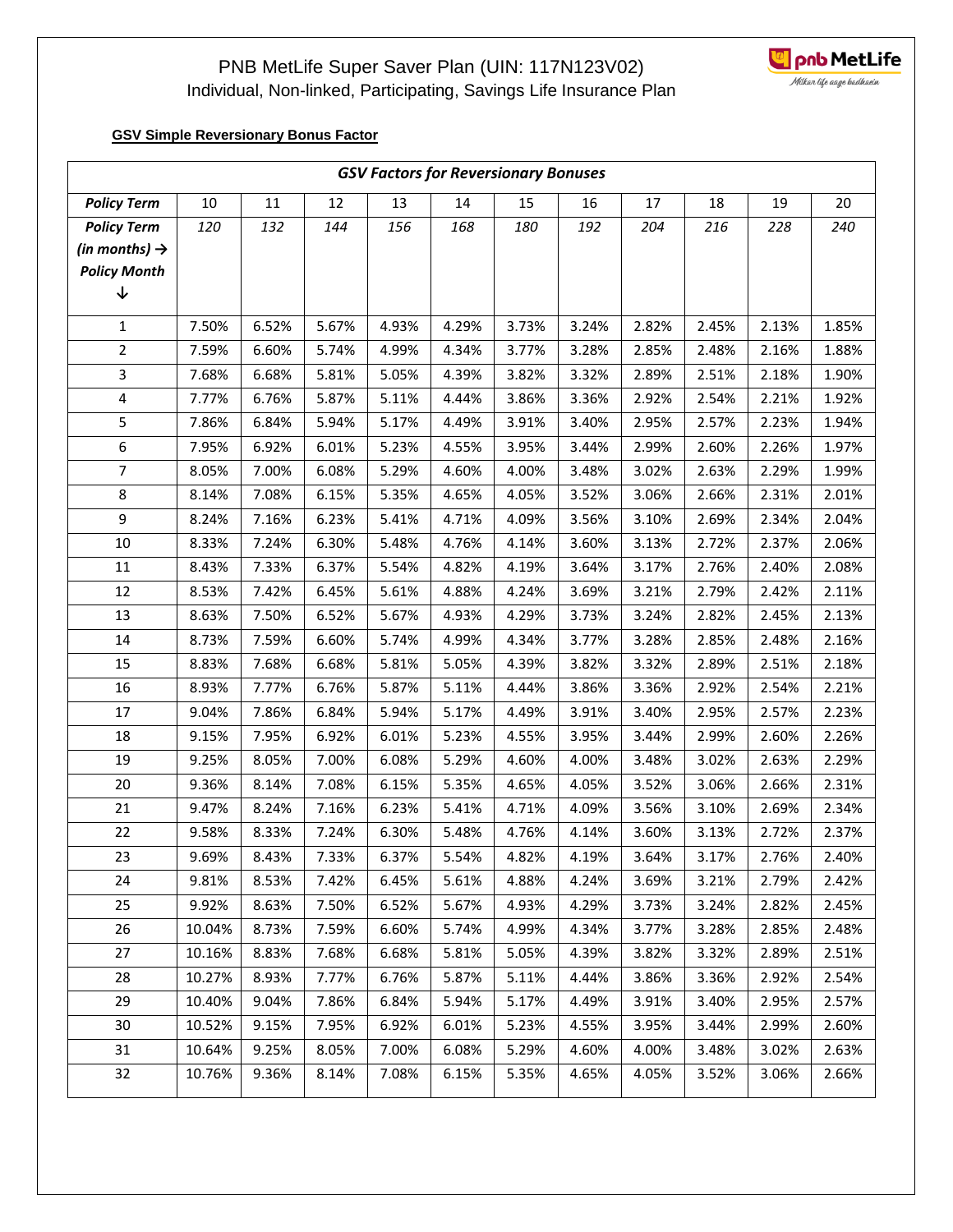

| <b>GSV Factors for Reversionary Bonuses</b> |        |        |        |        |       |       |       |       |       |       |       |  |
|---------------------------------------------|--------|--------|--------|--------|-------|-------|-------|-------|-------|-------|-------|--|
| <b>Policy Term</b>                          | 10     | $11\,$ | 12     | 13     | 14    | 15    | 16    | 17    | 18    | 19    | 20    |  |
| <b>Policy Term</b>                          | 120    | 132    | 144    | 156    | 168   | 180   | 192   | 204   | 216   | 228   | 240   |  |
| (in months) $\rightarrow$                   |        |        |        |        |       |       |       |       |       |       |       |  |
| <b>Policy Month</b>                         |        |        |        |        |       |       |       |       |       |       |       |  |
| ↓                                           |        |        |        |        |       |       |       |       |       |       |       |  |
| 33                                          | 10.89% | 9.47%  | 8.24%  | 7.16%  | 6.23% | 5.41% | 4.71% | 4.09% | 3.56% | 3.10% | 2.69% |  |
| 34                                          | 11.02% | 9.58%  | 8.33%  | 7.24%  | 6.30% | 5.48% | 4.76% | 4.14% | 3.60% | 3.13% | 2.72% |  |
| 35                                          | 11.15% | 9.69%  | 8.43%  | 7.33%  | 6.37% | 5.54% | 4.82% | 4.19% | 3.64% | 3.17% | 2.76% |  |
| 36                                          | 11.28% | 9.81%  | 8.53%  | 7.42%  | 6.45% | 5.61% | 4.88% | 4.24% | 3.69% | 3.21% | 2.79% |  |
| 37                                          | 11.41% | 9.92%  | 8.63%  | 7.50%  | 6.52% | 5.67% | 4.93% | 4.29% | 3.73% | 3.24% | 2.82% |  |
| 38                                          | 11.54% | 10.04% | 8.73%  | 7.59%  | 6.60% | 5.74% | 4.99% | 4.34% | 3.77% | 3.28% | 2.85% |  |
| 39                                          | 11.68% | 10.16% | 8.83%  | 7.68%  | 6.68% | 5.81% | 5.05% | 4.39% | 3.82% | 3.32% | 2.89% |  |
| 40                                          | 11.82% | 10.27% | 8.93%  | 7.77%  | 6.76% | 5.87% | 5.11% | 4.44% | 3.86% | 3.36% | 2.92% |  |
| 41                                          | 11.95% | 10.40% | 9.04%  | 7.86%  | 6.84% | 5.94% | 5.17% | 4.49% | 3.91% | 3.40% | 2.95% |  |
| 42                                          | 12.09% | 10.52% | 9.15%  | 7.95%  | 6.92% | 6.01% | 5.23% | 4.55% | 3.95% | 3.44% | 2.99% |  |
| 43                                          | 12.24% | 10.64% | 9.25%  | 8.05%  | 7.00% | 6.08% | 5.29% | 4.60% | 4.00% | 3.48% | 3.02% |  |
| 44                                          | 12.38% | 10.76% | 9.36%  | 8.14%  | 7.08% | 6.15% | 5.35% | 4.65% | 4.05% | 3.52% | 3.06% |  |
| 45                                          | 12.52% | 10.89% | 9.47%  | 8.24%  | 7.16% | 6.23% | 5.41% | 4.71% | 4.09% | 3.56% | 3.10% |  |
| 46                                          | 12.67% | 11.02% | 9.58%  | 8.33%  | 7.24% | 6.30% | 5.48% | 4.76% | 4.14% | 3.60% | 3.13% |  |
| 47                                          | 12.82% | 11.15% | 9.69%  | 8.43%  | 7.33% | 6.37% | 5.54% | 4.82% | 4.19% | 3.64% | 3.17% |  |
| 48                                          | 12.97% | 11.28% | 9.81%  | 8.53%  | 7.42% | 6.45% | 5.61% | 4.88% | 4.24% | 3.69% | 3.21% |  |
| 49                                          | 13.12% | 11.41% | 9.92%  | 8.63%  | 7.50% | 6.52% | 5.67% | 4.93% | 4.29% | 3.73% | 3.24% |  |
| 50                                          | 13.28% | 11.54% | 10.04% | 8.73%  | 7.59% | 6.60% | 5.74% | 4.99% | 4.34% | 3.77% | 3.28% |  |
| 51                                          | 13.43% | 11.68% | 10.16% | 8.83%  | 7.68% | 6.68% | 5.81% | 5.05% | 4.39% | 3.82% | 3.32% |  |
| 52                                          | 13.59% | 11.82% | 10.27% | 8.93%  | 7.77% | 6.76% | 5.87% | 5.11% | 4.44% | 3.86% | 3.36% |  |
| 53                                          | 13.75% | 11.95% | 10.40% | 9.04%  | 7.86% | 6.84% | 5.94% | 5.17% | 4.49% | 3.91% | 3.40% |  |
| 54                                          | 13.91% | 12.09% | 10.52% | 9.15%  | 7.95% | 6.92% | 6.01% | 5.23% | 4.55% | 3.95% | 3.44% |  |
| 55                                          | 14.07% | 12.24% | 10.64% | 9.25%  | 8.05% | 7.00% | 6.08% | 5.29% | 4.60% | 4.00% | 3.48% |  |
| 56                                          | 14.24% | 12.38% | 10.76% | 9.36%  | 8.14% | 7.08% | 6.15% | 5.35% | 4.65% | 4.05% | 3.52% |  |
| 57                                          | 14.40% | 12.52% | 10.89% | 9.47%  | 8.24% | 7.16% | 6.23% | 5.41% | 4.71% | 4.09% | 3.56% |  |
| 58                                          | 14.57% | 12.67% | 11.02% | 9.58%  | 8.33% | 7.24% | 6.30% | 5.48% | 4.76% | 4.14% | 3.60% |  |
| 59                                          | 14.74% | 12.82% | 11.15% | 9.69%  | 8.43% | 7.33% | 6.37% | 5.54% | 4.82% | 4.19% | 3.64% |  |
| 60                                          | 14.92% | 12.97% | 11.28% | 9.81%  | 8.53% | 7.42% | 6.45% | 5.61% | 4.88% | 4.24% | 3.69% |  |
| 61                                          | 15.09% | 13.12% | 11.41% | 9.92%  | 8.63% | 7.50% | 6.52% | 5.67% | 4.93% | 4.29% | 3.73% |  |
| 62                                          | 15.27% | 13.28% | 11.54% | 10.04% | 8.73% | 7.59% | 6.60% | 5.74% | 4.99% | 4.34% | 3.77% |  |
| 63                                          | 15.45% | 13.43% | 11.68% | 10.16% | 8.83% | 7.68% | 6.68% | 5.81% | 5.05% | 4.39% | 3.82% |  |
| 64                                          | 15.63% | 13.59% | 11.82% | 10.27% | 8.93% | 7.77% | 6.76% | 5.87% | 5.11% | 4.44% | 3.86% |  |
| 65                                          | 15.81% | 13.75% | 11.95% | 10.40% | 9.04% | 7.86% | 6.84% | 5.94% | 5.17% | 4.49% | 3.91% |  |
| 66                                          | 15.99% | 13.91% | 12.09% | 10.52% | 9.15% | 7.95% | 6.92% | 6.01% | 5.23% | 4.55% | 3.95% |  |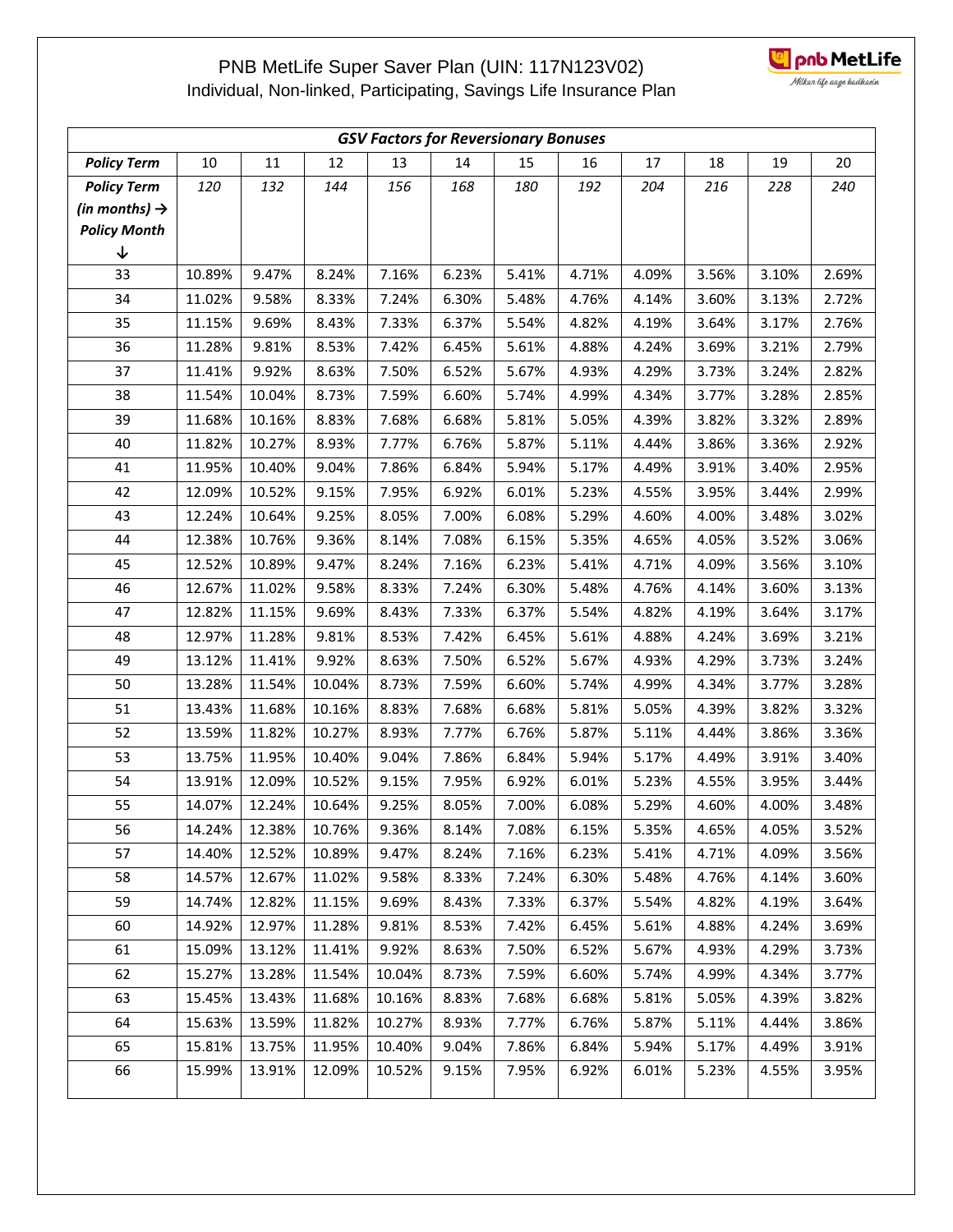

| <b>GSV Factors for Reversionary Bonuses</b>                            |        |        |        |        |        |        |        |       |       |       |       |
|------------------------------------------------------------------------|--------|--------|--------|--------|--------|--------|--------|-------|-------|-------|-------|
| <b>Policy Term</b>                                                     | 10     | 11     | 12     | 13     | 14     | 15     | 16     | 17    | 18    | 19    | 20    |
| <b>Policy Term</b><br>(in months) $\rightarrow$<br><b>Policy Month</b> | 120    | 132    | 144    | 156    | 168    | 180    | 192    | 204   | 216   | 228   | 240   |
| ↓                                                                      |        |        |        |        |        |        |        |       |       |       |       |
| 67                                                                     | 16.18% | 14.07% | 12.24% | 10.64% | 9.25%  | 8.05%  | 7.00%  | 6.08% | 5.29% | 4.60% | 4.00% |
| 68                                                                     | 16.37% | 14.24% | 12.38% | 10.76% | 9.36%  | 8.14%  | 7.08%  | 6.15% | 5.35% | 4.65% | 4.05% |
| 69                                                                     | 16.56% | 14.40% | 12.52% | 10.89% | 9.47%  | 8.24%  | 7.16%  | 6.23% | 5.41% | 4.71% | 4.09% |
| 70                                                                     | 16.76% | 14.57% | 12.67% | 11.02% | 9.58%  | 8.33%  | 7.24%  | 6.30% | 5.48% | 4.76% | 4.14% |
| $71\,$                                                                 | 16.95% | 14.74% | 12.82% | 11.15% | 9.69%  | 8.43%  | 7.33%  | 6.37% | 5.54% | 4.82% | 4.19% |
| 72                                                                     | 17.15% | 14.92% | 12.97% | 11.28% | 9.81%  | 8.53%  | 7.42%  | 6.45% | 5.61% | 4.88% | 4.24% |
| 73                                                                     | 17.35% | 15.09% | 13.12% | 11.41% | 9.92%  | 8.63%  | 7.50%  | 6.52% | 5.67% | 4.93% | 4.29% |
| 74                                                                     | 17.56% | 15.27% | 13.28% | 11.54% | 10.04% | 8.73%  | 7.59%  | 6.60% | 5.74% | 4.99% | 4.34% |
| 75                                                                     | 17.76% | 15.45% | 13.43% | 11.68% | 10.16% | 8.83%  | 7.68%  | 6.68% | 5.81% | 5.05% | 4.39% |
| 76                                                                     | 17.97% | 15.63% | 13.59% | 11.82% | 10.27% | 8.93%  | 7.77%  | 6.76% | 5.87% | 5.11% | 4.44% |
| 77                                                                     | 18.18% | 15.81% | 13.75% | 11.95% | 10.40% | 9.04%  | 7.86%  | 6.84% | 5.94% | 5.17% | 4.49% |
| 78                                                                     | 18.39% | 15.99% | 13.91% | 12.09% | 10.52% | 9.15%  | 7.95%  | 6.92% | 6.01% | 5.23% | 4.55% |
| 79                                                                     | 18.61% | 16.18% | 14.07% | 12.24% | 10.64% | 9.25%  | 8.05%  | 7.00% | 6.08% | 5.29% | 4.60% |
| 80                                                                     | 18.83% | 16.37% | 14.24% | 12.38% | 10.76% | 9.36%  | 8.14%  | 7.08% | 6.15% | 5.35% | 4.65% |
| 81                                                                     | 19.05% | 16.56% | 14.40% | 12.52% | 10.89% | 9.47%  | 8.24%  | 7.16% | 6.23% | 5.41% | 4.71% |
| 82                                                                     | 19.27% | 16.76% | 14.57% | 12.67% | 11.02% | 9.58%  | 8.33%  | 7.24% | 6.30% | 5.48% | 4.76% |
| 83                                                                     | 19.50% | 16.95% | 14.74% | 12.82% | 11.15% | 9.69%  | 8.43%  | 7.33% | 6.37% | 5.54% | 4.82% |
| 84                                                                     | 19.73% | 17.15% | 14.92% | 12.97% | 11.28% | 9.81%  | 8.53%  | 7.42% | 6.45% | 5.61% | 4.88% |
| 85                                                                     | 19.96% | 17.35% | 15.09% | 13.12% | 11.41% | 9.92%  | 8.63%  | 7.50% | 6.52% | 5.67% | 4.93% |
| 86                                                                     | 20.19% | 17.56% | 15.27% | 13.28% | 11.54% | 10.04% | 8.73%  | 7.59% | 6.60% | 5.74% | 4.99% |
| 87                                                                     | 20.43% | 17.76% | 15.45% | 13.43% | 11.68% | 10.16% | 8.83%  | 7.68% | 6.68% | 5.81% | 5.05% |
| 88                                                                     | 20.67% | 17.97% | 15.63% | 13.59% | 11.82% | 10.27% | 8.93%  | 7.77% | 6.76% | 5.87% | 5.11% |
| 89                                                                     | 20.91% | 18.18% | 15.81% | 13.75% | 11.95% | 10.40% | 9.04%  | 7.86% | 6.84% | 5.94% | 5.17% |
| 90                                                                     | 21.15% | 18.39% | 15.99% | 13.91% | 12.09% | 10.52% | 9.15%  | 7.95% | 6.92% | 6.01% | 5.23% |
| 91                                                                     | 21.40% | 18.61% | 16.18% | 14.07% | 12.24% | 10.64% | 9.25%  | 8.05% | 7.00% | 6.08% | 5.29% |
| 92                                                                     | 21.65% | 18.83% | 16.37% | 14.24% | 12.38% | 10.76% | 9.36%  | 8.14% | 7.08% | 6.15% | 5.35% |
| 93                                                                     | 21.91% | 19.05% | 16.56% | 14.40% | 12.52% | 10.89% | 9.47%  | 8.24% | 7.16% | 6.23% | 5.41% |
| 94                                                                     | 22.16% | 19.27% | 16.76% | 14.57% | 12.67% | 11.02% | 9.58%  | 8.33% | 7.24% | 6.30% | 5.48% |
| 95                                                                     | 22.42% | 19.50% | 16.95% | 14.74% | 12.82% | 11.15% | 9.69%  | 8.43% | 7.33% | 6.37% | 5.54% |
| 96                                                                     | 22.68% | 19.73% | 17.15% | 14.92% | 12.97% | 11.28% | 9.81%  | 8.53% | 7.42% | 6.45% | 5.61% |
| 97                                                                     | 22.95% | 19.96% | 17.35% | 15.09% | 13.12% | 11.41% | 9.92%  | 8.63% | 7.50% | 6.52% | 5.67% |
| 98                                                                     | 23.22% | 20.19% | 17.56% | 15.27% | 13.28% | 11.54% | 10.04% | 8.73% | 7.59% | 6.60% | 5.74% |
| 99                                                                     | 23.49% | 20.43% | 17.76% | 15.45% | 13.43% | 11.68% | 10.16% | 8.83% | 7.68% | 6.68% | 5.81% |
| 100                                                                    | 23.77% | 20.67% | 17.97% | 15.63% | 13.59% | 11.82% | 10.27% | 8.93% | 7.77% | 6.76% | 5.87% |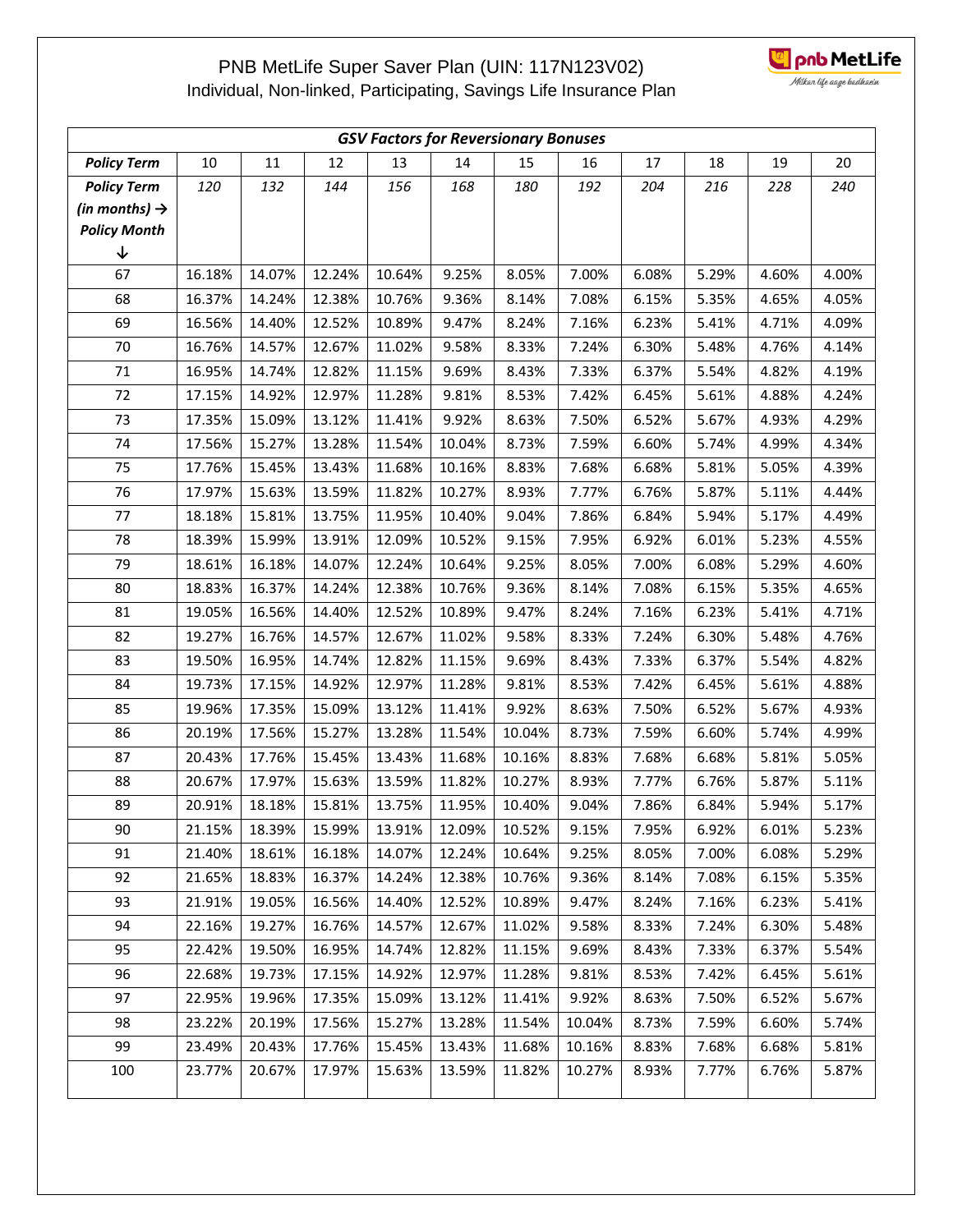

| Milkar life aage badha |  |
|------------------------|--|
|                        |  |

| <b>GSV Factors for Reversionary Bonuses</b> |        |        |        |        |        |        |        |        |        |        |       |
|---------------------------------------------|--------|--------|--------|--------|--------|--------|--------|--------|--------|--------|-------|
| <b>Policy Term</b>                          | 10     | 11     | 12     | 13     | 14     | 15     | 16     | 17     | 18     | 19     | 20    |
| <b>Policy Term</b>                          |        |        |        |        |        |        |        |        |        |        |       |
| (in months) $\rightarrow$                   | 120    | 132    | 144    | 156    | 168    | 180    | 192    | 204    | 216    | 228    | 240   |
| <b>Policy Month</b>                         |        |        |        |        |        |        |        |        |        |        |       |
| ↓                                           |        |        |        |        |        |        |        |        |        |        |       |
| 101                                         | 24.04% | 20.91% | 18.18% | 15.81% | 13.75% | 11.95% | 10.40% | 9.04%  | 7.86%  | 6.84%  | 5.94% |
| 102                                         | 24.33% | 21.15% | 18.39% | 15.99% | 13.91% | 12.09% | 10.52% | 9.15%  | 7.95%  | 6.92%  | 6.01% |
| 103                                         | 24.61% | 21.40% | 18.61% | 16.18% | 14.07% | 12.24% | 10.64% | 9.25%  | 8.05%  | 7.00%  | 6.08% |
| 104                                         | 24.90% | 21.65% | 18.83% | 16.37% | 14.24% | 12.38% | 10.76% | 9.36%  | 8.14%  | 7.08%  | 6.15% |
| 105                                         | 25.19% | 21.91% | 19.05% | 16.56% | 14.40% | 12.52% | 10.89% | 9.47%  | 8.24%  | 7.16%  | 6.23% |
| 106                                         | 25.49% | 22.16% | 19.27% | 16.76% | 14.57% | 12.67% | 11.02% | 9.58%  | 8.33%  | 7.24%  | 6.30% |
| 107                                         | 25.78% | 22.42% | 19.50% | 16.95% | 14.74% | 12.82% | 11.15% | 9.69%  | 8.43%  | 7.33%  | 6.37% |
| 108                                         | 26.09% | 22.68% | 19.73% | 17.15% | 14.92% | 12.97% | 11.28% | 9.81%  | 8.53%  | 7.42%  | 6.45% |
| 109                                         | 26.39% | 22.95% | 19.96% | 17.35% | 15.09% | 13.12% | 11.41% | 9.92%  | 8.63%  | 7.50%  | 6.52% |
| 110                                         | 26.70% | 23.22% | 20.19% | 17.56% | 15.27% | 13.28% | 11.54% | 10.04% | 8.73%  | 7.59%  | 6.60% |
| 111                                         | 27.01% | 23.49% | 20.43% | 17.76% | 15.45% | 13.43% | 11.68% | 10.16% | 8.83%  | 7.68%  | 6.68% |
| 112                                         | 27.33% | 23.77% | 20.67% | 17.97% | 15.63% | 13.59% | 11.82% | 10.27% | 8.93%  | 7.77%  | 6.76% |
| 113                                         | 27.65% | 24.04% | 20.91% | 18.18% | 15.81% | 13.75% | 11.95% | 10.40% | 9.04%  | 7.86%  | 6.84% |
| 114                                         | 27.98% | 24.33% | 21.15% | 18.39% | 15.99% | 13.91% | 12.09% | 10.52% | 9.15%  | 7.95%  | 6.92% |
| 115                                         | 28.30% | 24.61% | 21.40% | 18.61% | 16.18% | 14.07% | 12.24% | 10.64% | 9.25%  | 8.05%  | 7.00% |
| 116                                         | 28.63% | 24.90% | 21.65% | 18.83% | 16.37% | 14.24% | 12.38% | 10.76% | 9.36%  | 8.14%  | 7.08% |
| 117                                         | 28.97% | 25.19% | 21.91% | 19.05% | 16.56% | 14.40% | 12.52% | 10.89% | 9.47%  | 8.24%  | 7.16% |
| 118                                         | 29.31% | 25.49% | 22.16% | 19.27% | 16.76% | 14.57% | 12.67% | 11.02% | 9.58%  | 8.33%  | 7.24% |
| 119                                         | 29.65% | 25.78% | 22.42% | 19.50% | 16.95% | 14.74% | 12.82% | 11.15% | 9.69%  | 8.43%  | 7.33% |
| 120                                         | 30.00% | 26.09% | 22.68% | 19.73% | 17.15% | 14.92% | 12.97% | 11.28% | 9.81%  | 8.53%  | 7.42% |
| 121                                         |        | 26.39% | 22.95% | 19.96% | 17.35% | 15.09% | 13.12% | 11.41% | 9.92%  | 8.63%  | 7.50% |
| 122                                         |        | 26.70% | 23.22% | 20.19% | 17.56% | 15.27% | 13.28% | 11.54% | 10.04% | 8.73%  | 7.59% |
| 123                                         |        | 27.01% | 23.49% | 20.43% | 17.76% | 15.45% | 13.43% | 11.68% | 10.16% | 8.83%  | 7.68% |
| 124                                         |        | 27.33% | 23.77% | 20.67% | 17.97% | 15.63% | 13.59% | 11.82% | 10.27% | 8.93%  | 7.77% |
| 125                                         |        | 27.65% | 24.04% | 20.91% | 18.18% | 15.81% | 13.75% | 11.95% | 10.40% | 9.04%  | 7.86% |
| 126                                         |        | 27.98% | 24.33% | 21.15% | 18.39% | 15.99% | 13.91% | 12.09% | 10.52% | 9.15%  | 7.95% |
| 127                                         |        | 28.30% | 24.61% | 21.40% | 18.61% | 16.18% | 14.07% | 12.24% | 10.64% | 9.25%  | 8.05% |
| 128                                         |        | 28.63% | 24.90% | 21.65% | 18.83% | 16.37% | 14.24% | 12.38% | 10.76% | 9.36%  | 8.14% |
| 129                                         |        | 28.97% | 25.19% | 21.91% | 19.05% | 16.56% | 14.40% | 12.52% | 10.89% | 9.47%  | 8.24% |
| 130                                         |        | 29.31% | 25.49% | 22.16% | 19.27% | 16.76% | 14.57% | 12.67% | 11.02% | 9.58%  | 8.33% |
| 131                                         |        | 29.65% | 25.78% | 22.42% | 19.50% | 16.95% | 14.74% | 12.82% | 11.15% | 9.69%  | 8.43% |
| 132                                         |        | 30.00% | 26.09% | 22.68% | 19.73% | 17.15% | 14.92% | 12.97% | 11.28% | 9.81%  | 8.53% |
| 133                                         |        |        | 26.39% | 22.95% | 19.96% | 17.35% | 15.09% | 13.12% | 11.41% | 9.92%  | 8.63% |
| 134                                         |        |        | 26.70% | 23.22% | 20.19% | 17.56% | 15.27% | 13.28% | 11.54% | 10.04% | 8.73% |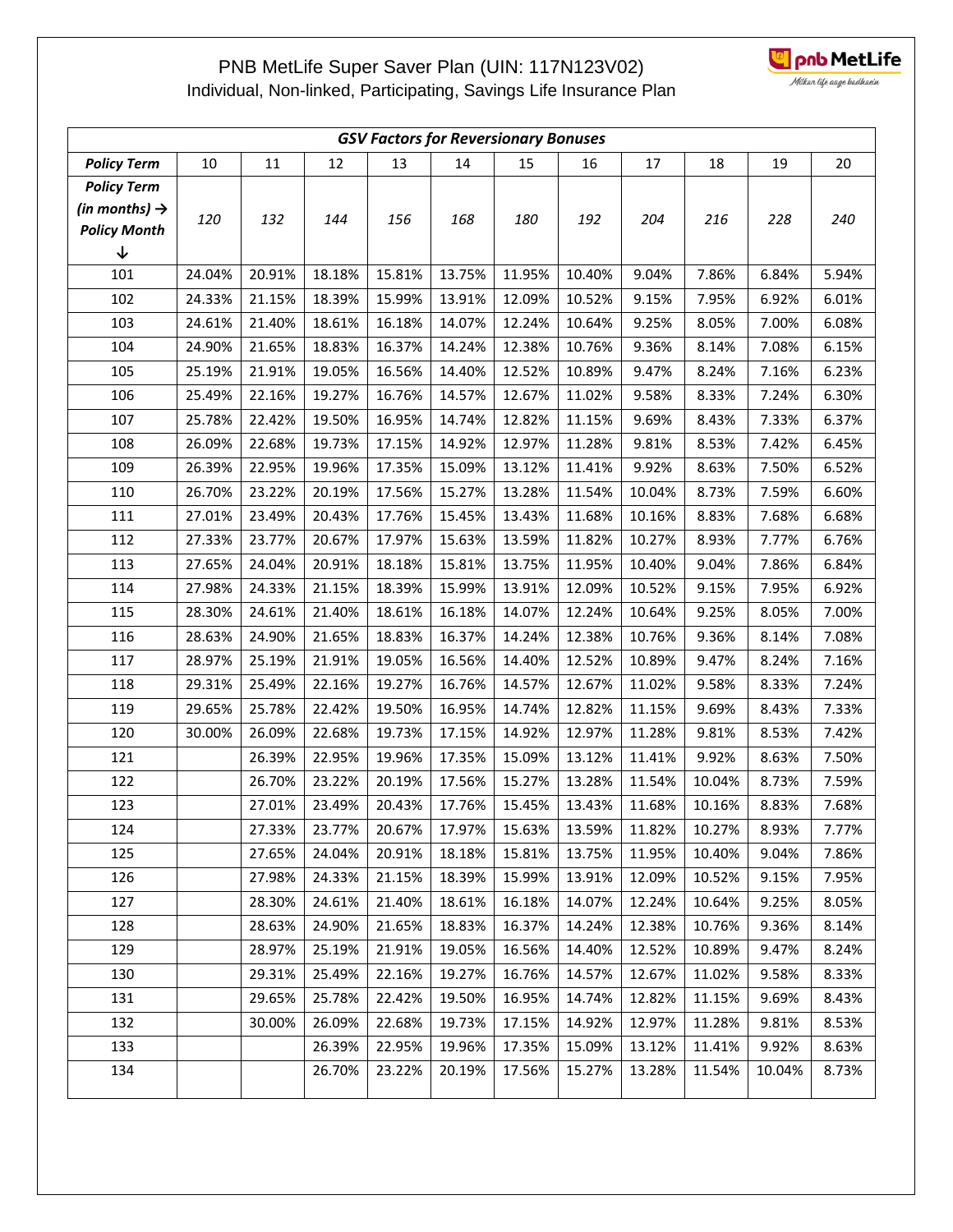

<u>— -</u><br>\_Milkan life aage badhaein\_

| <b>GSV Factors for Reversionary Bonuses</b>                                 |     |        |        |        |        |        |        |        |        |        |        |
|-----------------------------------------------------------------------------|-----|--------|--------|--------|--------|--------|--------|--------|--------|--------|--------|
| <b>Policy Term</b>                                                          | 10  | $11\,$ | 12     | 13     | 14     | 15     | 16     | 17     | 18     | 19     | 20     |
| <b>Policy Term</b><br>(in months) $\rightarrow$<br><b>Policy Month</b><br>↓ | 120 | 132    | 144    | 156    | 168    | 180    | 192    | 204    | 216    | 228    | 240    |
| 135                                                                         |     |        | 27.01% | 23.49% | 20.43% | 17.76% | 15.45% | 13.43% | 11.68% | 10.16% | 8.83%  |
| 136                                                                         |     |        | 27.33% | 23.77% | 20.67% | 17.97% | 15.63% | 13.59% | 11.82% | 10.27% | 8.93%  |
| 137                                                                         |     |        | 27.65% | 24.04% | 20.91% | 18.18% | 15.81% | 13.75% | 11.95% | 10.40% | 9.04%  |
| 138                                                                         |     |        | 27.98% | 24.33% | 21.15% | 18.39% | 15.99% | 13.91% | 12.09% | 10.52% | 9.15%  |
| 139                                                                         |     |        | 28.30% | 24.61% | 21.40% | 18.61% | 16.18% | 14.07% | 12.24% | 10.64% | 9.25%  |
| 140                                                                         |     |        | 28.63% | 24.90% | 21.65% | 18.83% | 16.37% | 14.24% | 12.38% | 10.76% | 9.36%  |
| 141                                                                         |     |        | 28.97% | 25.19% | 21.91% | 19.05% | 16.56% | 14.40% | 12.52% | 10.89% | 9.47%  |
| 142                                                                         |     |        | 29.31% | 25.49% | 22.16% | 19.27% | 16.76% | 14.57% | 12.67% | 11.02% | 9.58%  |
| 143                                                                         |     |        | 29.65% | 25.78% | 22.42% | 19.50% | 16.95% | 14.74% | 12.82% | 11.15% | 9.69%  |
| 144                                                                         |     |        | 30.00% | 26.09% | 22.68% | 19.73% | 17.15% | 14.92% | 12.97% | 11.28% | 9.81%  |
| 145                                                                         |     |        |        | 26.39% | 22.95% | 19.96% | 17.35% | 15.09% | 13.12% | 11.41% | 9.92%  |
| 146                                                                         |     |        |        | 26.70% | 23.22% | 20.19% | 17.56% | 15.27% | 13.28% | 11.54% | 10.04% |
| 147                                                                         |     |        |        | 27.01% | 23.49% | 20.43% | 17.76% | 15.45% | 13.43% | 11.68% | 10.16% |
| 148                                                                         |     |        |        | 27.33% | 23.77% | 20.67% | 17.97% | 15.63% | 13.59% | 11.82% | 10.27% |
| 149                                                                         |     |        |        | 27.65% | 24.04% | 20.91% | 18.18% | 15.81% | 13.75% | 11.95% | 10.40% |
| 150                                                                         |     |        |        | 27.98% | 24.33% | 21.15% | 18.39% | 15.99% | 13.91% | 12.09% | 10.52% |
| 151                                                                         |     |        |        | 28.30% | 24.61% | 21.40% | 18.61% | 16.18% | 14.07% | 12.24% | 10.64% |
| 152                                                                         |     |        |        | 28.63% | 24.90% | 21.65% | 18.83% | 16.37% | 14.24% | 12.38% | 10.76% |
| 153                                                                         |     |        |        | 28.97% | 25.19% | 21.91% | 19.05% | 16.56% | 14.40% | 12.52% | 10.89% |
| 154                                                                         |     |        |        | 29.31% | 25.49% | 22.16% | 19.27% | 16.76% | 14.57% | 12.67% | 11.02% |
| 155                                                                         |     |        |        | 29.65% | 25.78% | 22.42% | 19.50% | 16.95% | 14.74% | 12.82% | 11.15% |
| 156                                                                         |     |        |        | 30.00% | 26.09% | 22.68% | 19.73% | 17.15% | 14.92% | 12.97% | 11.28% |
| 157                                                                         |     |        |        |        | 26.39% | 22.95% | 19.96% | 17.35% | 15.09% | 13.12% | 11.41% |
| 158                                                                         |     |        |        |        | 26.70% | 23.22% | 20.19% | 17.56% | 15.27% | 13.28% | 11.54% |
| 159                                                                         |     |        |        |        | 27.01% | 23.49% | 20.43% | 17.76% | 15.45% | 13.43% | 11.68% |
| 160                                                                         |     |        |        |        | 27.33% | 23.77% | 20.67% | 17.97% | 15.63% | 13.59% | 11.82% |
| 161                                                                         |     |        |        |        | 27.65% | 24.04% | 20.91% | 18.18% | 15.81% | 13.75% | 11.95% |
| 162                                                                         |     |        |        |        | 27.98% | 24.33% | 21.15% | 18.39% | 15.99% | 13.91% | 12.09% |
| 163                                                                         |     |        |        |        | 28.30% | 24.61% | 21.40% | 18.61% | 16.18% | 14.07% | 12.24% |
| 164                                                                         |     |        |        |        | 28.63% | 24.90% | 21.65% | 18.83% | 16.37% | 14.24% | 12.38% |
| 165                                                                         |     |        |        |        | 28.97% | 25.19% | 21.91% | 19.05% | 16.56% | 14.40% | 12.52% |
| 166                                                                         |     |        |        |        | 29.31% | 25.49% | 22.16% | 19.27% | 16.76% | 14.57% | 12.67% |
| 167                                                                         |     |        |        |        | 29.65% | 25.78% | 22.42% | 19.50% | 16.95% | 14.74% | 12.82% |
| 168                                                                         |     |        |        |        | 30.00% | 26.09% | 22.68% | 19.73% | 17.15% | 14.92% | 12.97% |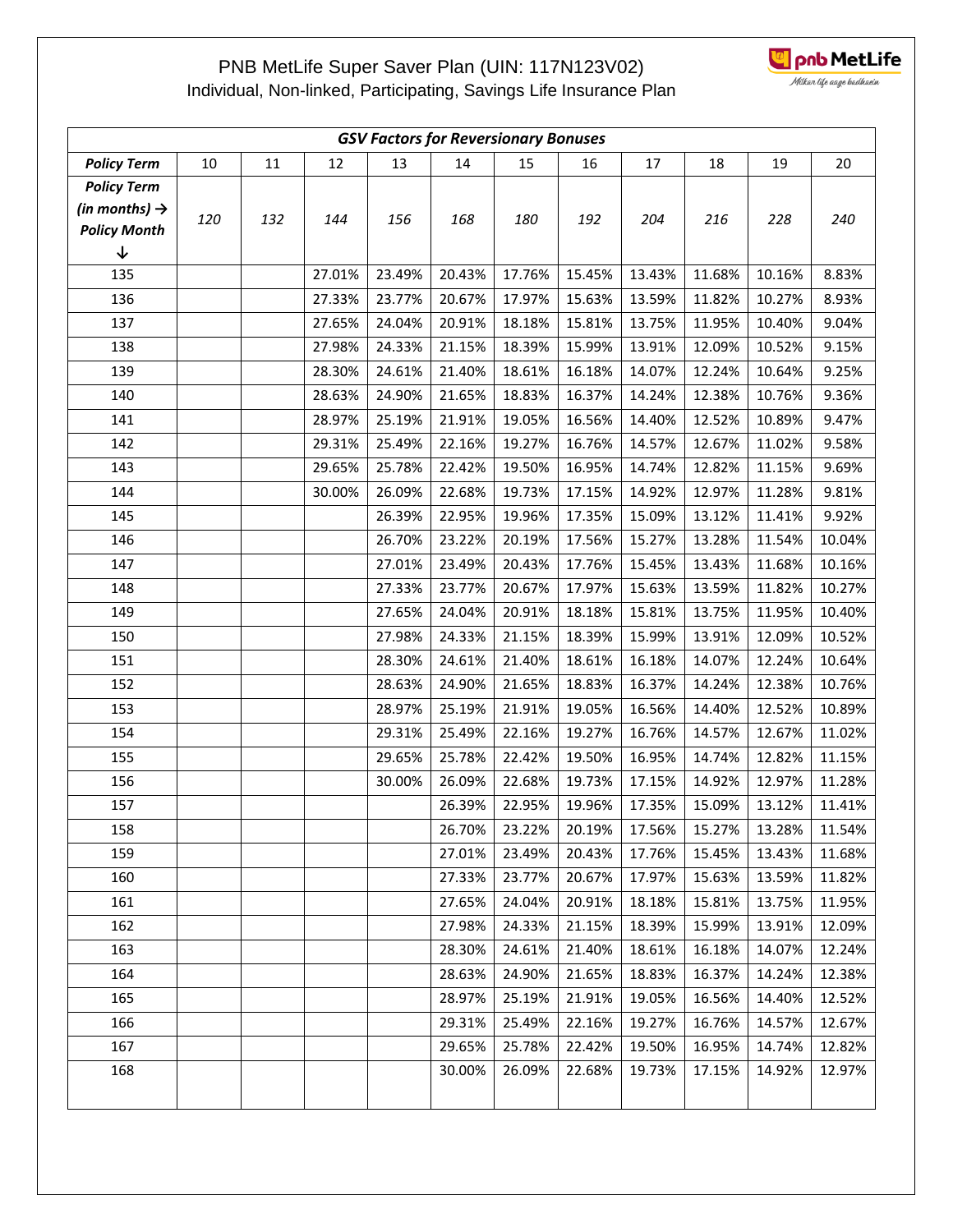

<u>— -</u><br>\_Milkan life aage badhaein\_

| <b>GSV Factors for Reversionary Bonuses</b>                                            |     |     |     |     |     |        |        |        |        |        |        |
|----------------------------------------------------------------------------------------|-----|-----|-----|-----|-----|--------|--------|--------|--------|--------|--------|
| <b>Policy Term</b>                                                                     | 10  | 11  | 12  | 13  | 14  | 15     | 16     | 17     | 18     | 19     | 20     |
| <b>Policy Term</b><br>(in months) $\rightarrow$<br><b>Policy Month</b><br>$\downarrow$ | 120 | 132 | 144 | 156 | 168 | 180    | 192    | 204    | 216    | 228    | 240    |
| 169                                                                                    |     |     |     |     |     | 26.39% | 22.95% | 19.96% | 17.35% | 15.09% | 13.12% |
| 170                                                                                    |     |     |     |     |     | 26.70% | 23.22% | 20.19% | 17.56% | 15.27% | 13.28% |
| 171                                                                                    |     |     |     |     |     | 27.01% | 23.49% | 20.43% | 17.76% | 15.45% | 13.43% |
| 172                                                                                    |     |     |     |     |     | 27.33% | 23.77% | 20.67% | 17.97% | 15.63% | 13.59% |
| 173                                                                                    |     |     |     |     |     | 27.65% | 24.04% | 20.91% | 18.18% | 15.81% | 13.75% |
| 174                                                                                    |     |     |     |     |     | 27.98% | 24.33% | 21.15% | 18.39% | 15.99% | 13.91% |
| 175                                                                                    |     |     |     |     |     | 28.30% | 24.61% | 21.40% | 18.61% | 16.18% | 14.07% |
| 176                                                                                    |     |     |     |     |     | 28.63% | 24.90% | 21.65% | 18.83% | 16.37% | 14.24% |
| 177                                                                                    |     |     |     |     |     | 28.97% | 25.19% | 21.91% | 19.05% | 16.56% | 14.40% |
| 178                                                                                    |     |     |     |     |     | 29.31% | 25.49% | 22.16% | 19.27% | 16.76% | 14.57% |
| 179                                                                                    |     |     |     |     |     | 29.65% | 25.78% | 22.42% | 19.50% | 16.95% | 14.74% |
| 180                                                                                    |     |     |     |     |     | 30.00% | 26.09% | 22.68% | 19.73% | 17.15% | 14.92% |
| 181                                                                                    |     |     |     |     |     |        | 26.39% | 22.95% | 19.96% | 17.35% | 15.09% |
| 182                                                                                    |     |     |     |     |     |        | 26.70% | 23.22% | 20.19% | 17.56% | 15.27% |
| 183                                                                                    |     |     |     |     |     |        | 27.01% | 23.49% | 20.43% | 17.76% | 15.45% |
| 184                                                                                    |     |     |     |     |     |        | 27.33% | 23.77% | 20.67% | 17.97% | 15.63% |
| 185                                                                                    |     |     |     |     |     |        | 27.65% | 24.04% | 20.91% | 18.18% | 15.81% |
| 186                                                                                    |     |     |     |     |     |        | 27.98% | 24.33% | 21.15% | 18.39% | 15.99% |
| 187                                                                                    |     |     |     |     |     |        | 28.30% | 24.61% | 21.40% | 18.61% | 16.18% |
| 188                                                                                    |     |     |     |     |     |        | 28.63% | 24.90% | 21.65% | 18.83% | 16.37% |
| 189                                                                                    |     |     |     |     |     |        | 28.97% | 25.19% | 21.91% | 19.05% | 16.56% |
| 190                                                                                    |     |     |     |     |     |        | 29.31% | 25.49% | 22.16% | 19.27% | 16.76% |
| 191                                                                                    |     |     |     |     |     |        | 29.65% | 25.78% | 22.42% | 19.50% | 16.95% |
| 192                                                                                    |     |     |     |     |     |        | 30.00% | 26.09% | 22.68% | 19.73% | 17.15% |
| 193                                                                                    |     |     |     |     |     |        |        | 26.39% | 22.95% | 19.96% | 17.35% |
| 194                                                                                    |     |     |     |     |     |        |        | 26.70% | 23.22% | 20.19% | 17.56% |
| 195                                                                                    |     |     |     |     |     |        |        | 27.01% | 23.49% | 20.43% | 17.76% |
| 196                                                                                    |     |     |     |     |     |        |        | 27.33% | 23.77% | 20.67% | 17.97% |
| 197                                                                                    |     |     |     |     |     |        |        | 27.65% | 24.04% | 20.91% | 18.18% |
| 198                                                                                    |     |     |     |     |     |        |        | 27.98% | 24.33% | 21.15% | 18.39% |
| 199                                                                                    |     |     |     |     |     |        |        | 28.30% | 24.61% | 21.40% | 18.61% |
| 200                                                                                    |     |     |     |     |     |        |        | 28.63% | 24.90% | 21.65% | 18.83% |
| 201                                                                                    |     |     |     |     |     |        |        | 28.97% | 25.19% | 21.91% | 19.05% |
| 202                                                                                    |     |     |     |     |     |        |        | 29.31% | 25.49% | 22.16% | 19.27% |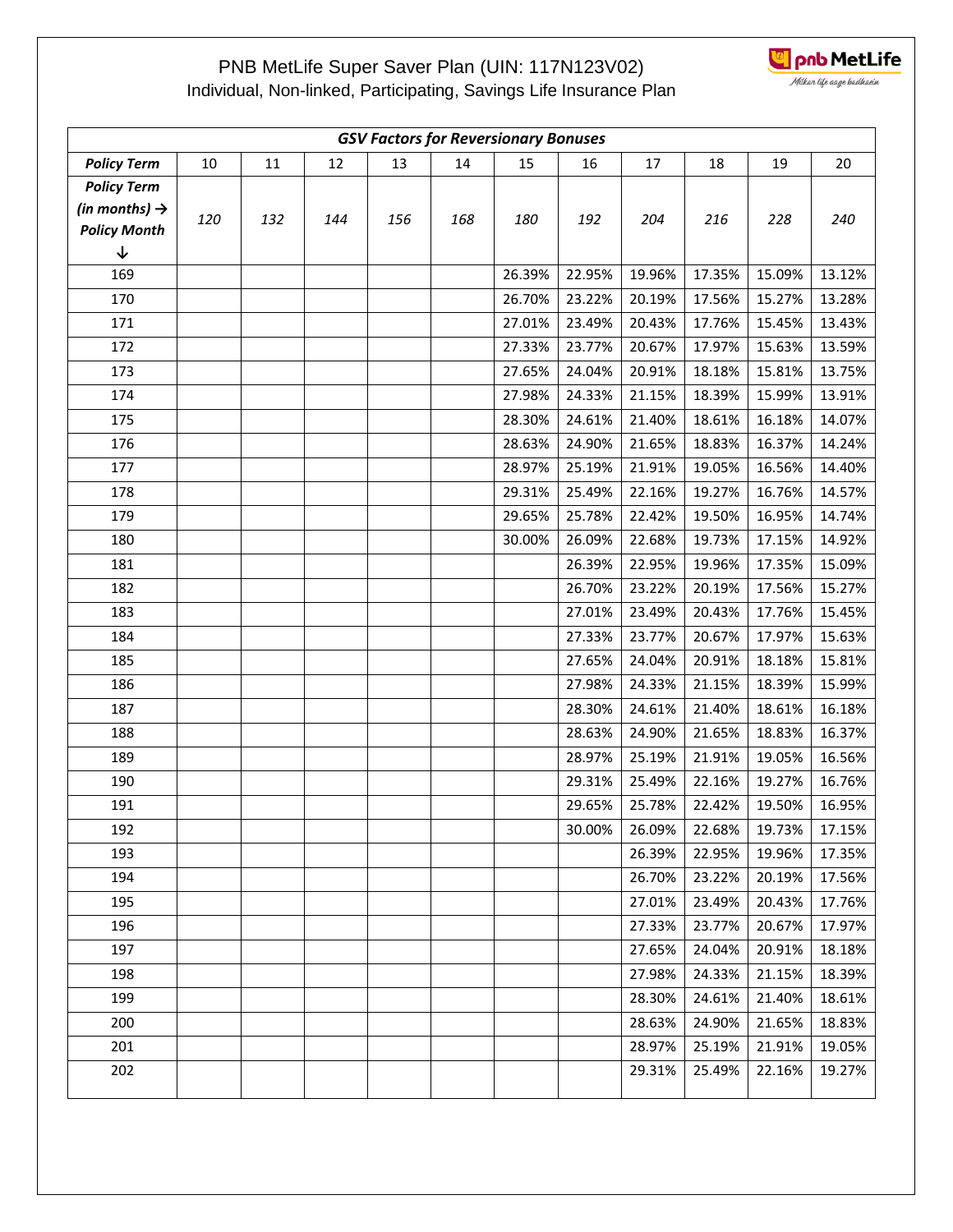

<u>— -</u><br>\_Milkan life aage badhaein\_

| <b>GSV Factors for Reversionary Bonuses</b>                                            |        |        |     |     |     |     |     |        |        |        |        |
|----------------------------------------------------------------------------------------|--------|--------|-----|-----|-----|-----|-----|--------|--------|--------|--------|
| <b>Policy Term</b>                                                                     | $10\,$ | $11\,$ | 12  | 13  | 14  | 15  | 16  | 17     | 18     | 19     | 20     |
| <b>Policy Term</b><br>(in months) $\rightarrow$<br><b>Policy Month</b><br>$\downarrow$ | 120    | 132    | 144 | 156 | 168 | 180 | 192 | 204    | 216    | 228    | 240    |
| 203                                                                                    |        |        |     |     |     |     |     | 29.65% | 25.78% | 22.42% | 19.50% |
| 204                                                                                    |        |        |     |     |     |     |     | 30.00% | 26.09% | 22.68% | 19.73% |
| 205                                                                                    |        |        |     |     |     |     |     |        | 26.39% | 22.95% | 19.96% |
| 206                                                                                    |        |        |     |     |     |     |     |        | 26.70% | 23.22% | 20.19% |
| 207                                                                                    |        |        |     |     |     |     |     |        | 27.01% | 23.49% | 20.43% |
| 208                                                                                    |        |        |     |     |     |     |     |        | 27.33% | 23.77% | 20.67% |
| 209                                                                                    |        |        |     |     |     |     |     |        | 27.65% | 24.04% | 20.91% |
| 210                                                                                    |        |        |     |     |     |     |     |        | 27.98% | 24.33% | 21.15% |
| 211                                                                                    |        |        |     |     |     |     |     |        | 28.30% | 24.61% | 21.40% |
| 212                                                                                    |        |        |     |     |     |     |     |        | 28.63% | 24.90% | 21.65% |
| 213                                                                                    |        |        |     |     |     |     |     |        | 28.97% | 25.19% | 21.91% |
| 214                                                                                    |        |        |     |     |     |     |     |        | 29.31% | 25.49% | 22.16% |
| 215                                                                                    |        |        |     |     |     |     |     |        | 29.65% | 25.78% | 22.42% |
| 216                                                                                    |        |        |     |     |     |     |     |        | 30.00% | 26.09% | 22.68% |
| 217                                                                                    |        |        |     |     |     |     |     |        |        | 26.39% | 22.95% |
| 218                                                                                    |        |        |     |     |     |     |     |        |        | 26.70% | 23.22% |
| 219                                                                                    |        |        |     |     |     |     |     |        |        | 27.01% | 23.49% |
| 220                                                                                    |        |        |     |     |     |     |     |        |        | 27.33% | 23.77% |
| 221                                                                                    |        |        |     |     |     |     |     |        |        | 27.65% | 24.04% |
| 222                                                                                    |        |        |     |     |     |     |     |        |        | 27.98% | 24.33% |
| 223                                                                                    |        |        |     |     |     |     |     |        |        | 28.30% | 24.61% |
| 224                                                                                    |        |        |     |     |     |     |     |        |        | 28.63% | 24.90% |
| 225                                                                                    |        |        |     |     |     |     |     |        |        | 28.97% | 25.19% |
| 226                                                                                    |        |        |     |     |     |     |     |        |        | 29.31% | 25.49% |
| 227                                                                                    |        |        |     |     |     |     |     |        |        | 29.65% | 25.78% |
| 228                                                                                    |        |        |     |     |     |     |     |        |        | 30.00% | 26.09% |
| 229                                                                                    |        |        |     |     |     |     |     |        |        |        | 26.39% |
| 230                                                                                    |        |        |     |     |     |     |     |        |        |        | 26.70% |
| 231                                                                                    |        |        |     |     |     |     |     |        |        |        | 27.01% |
| 232                                                                                    |        |        |     |     |     |     |     |        |        |        | 27.33% |
| 233                                                                                    |        |        |     |     |     |     |     |        |        |        | 27.65% |
| 234                                                                                    |        |        |     |     |     |     |     |        |        |        | 27.98% |
| 235                                                                                    |        |        |     |     |     |     |     |        |        |        | 28.30% |
| 236                                                                                    |        |        |     |     |     |     |     |        |        |        | 28.63% |